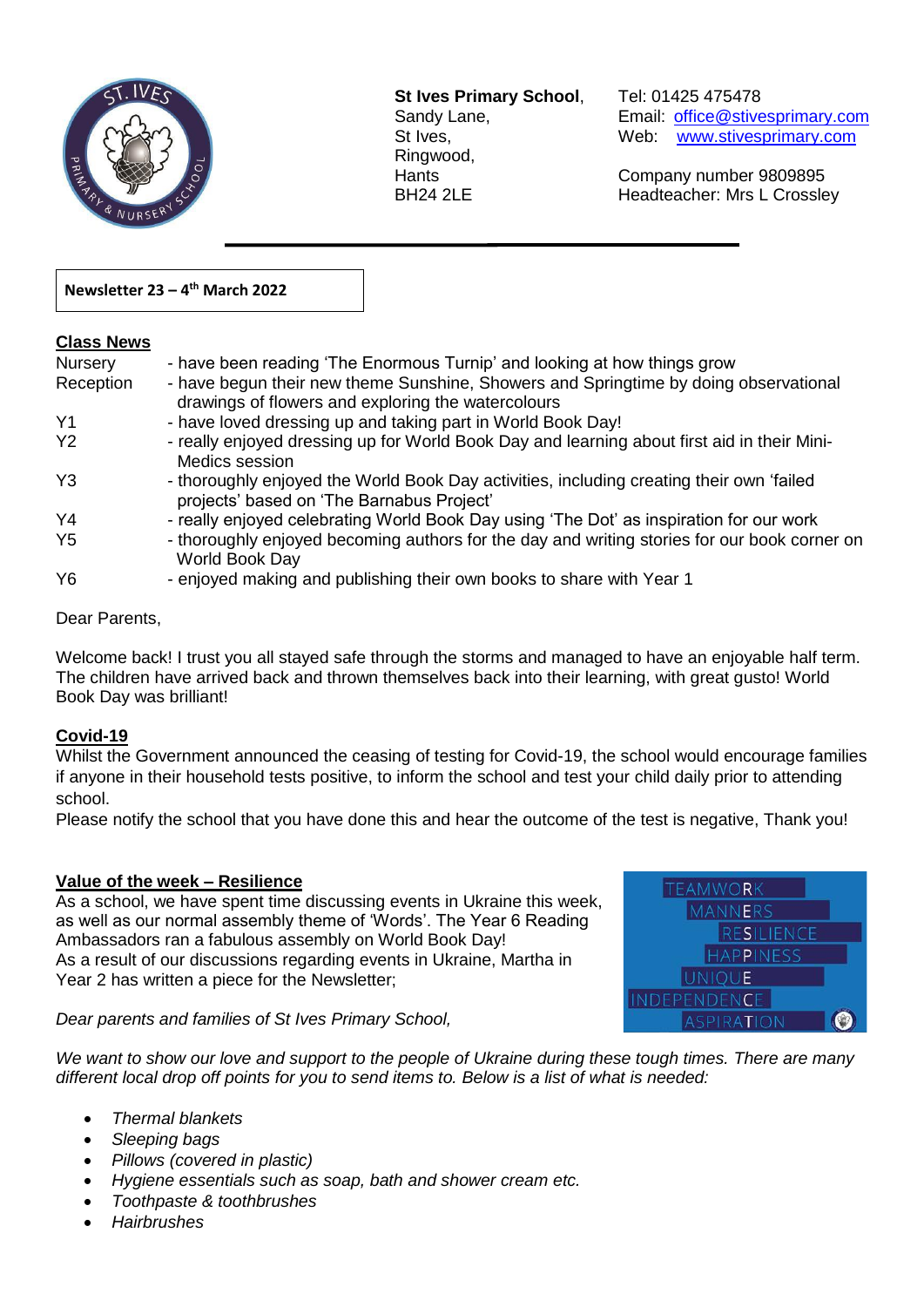- *Feminine care products*
- *Antiseptic products*
- *Sleeping mats*
- *Thermos flasks*
- *Disposable cutlery*
- *First aid supplies*
- *Baby food and milk*

*You can also donate directly to charities such as The British Red Cross or Unicef.* 

*Thank you for your support, Martha Y2*

# **Subject Update – English**

Harry Potter, Disney princesses, Gangster Grannies, Matildas, Hobbits, Wallies, Cat in hats, BFGs and many, many more visited St Ives Primary on The 25th Birthday of World Book Day! All the children had so much fun and undertook lots of awesome activities. Stories were written, books were published, story dens were designed, drama was performed and clay figurines of characters were made. It was lovely to watch all the children's favourite book characters come to life and see the children have such fun celebrating this important day because in the words of MC Grammar who wrote this year's World Book Day rap "reading is amazing everyday!" Your children will all have been sent home with a World Book Day voucher to exchange for one of this year's newly written books or they can use it to get £1 off a book of their choice. The vouchers expire by March 28th so head down and use them quickly!

# **SISA**

There is a SISA meeting being held on Thursday  $10<sup>th</sup>$  March at 7:30pm at the school. Everyone is welcome, please come along and see what SISA does to support the school, discuss upcoming events and how money that has been raised can be used to support all of the children at St Ives Primary School & Nursery!

## **Online Safety**

As people sought a quick, reliable way to stay in touch with loved ones at the onset of the pandemic, WhatsApp experiences a jump of 40% in its usage figures. It has now been downloaded by almost a third of the planet's entire population – with more than half (53%) of those users opening the app at least once per day.

WhatsApp's everyday familiarity, however, can actually disguise some of the risks around its use. Scammers, for instance, are increasingly turning to the app as a vehicle for cons, while it's also being chosen as a means of adding credibility to fake news stories. This week's guide brings trusted adults the lowdown on the instant messaging giant.

## **Dates for Diary**

## **March**

| 8 <sup>th</sup>  | - Netball Tournament                                   |
|------------------|--------------------------------------------------------|
| 14 <sup>th</sup> | - Science Week                                         |
| 14 <sup>th</sup> | - Y5/6 Indoor Athletics                                |
| 17 <sup>th</sup> | - Y5 Enterprise Day                                    |
| 18 <sup>th</sup> | - Y5/6 Swimming Gala                                   |
| 21 <sup>st</sup> | - Cricket WOW day                                      |
| 25 <sup>th</sup> | Y5 Paultons Park                                       |
| 28 <sup>th</sup> | - Parent Consultations week beginning 28 <sup>th</sup> |
| 29 <sup>th</sup> | <sup>-</sup> Y6 Sculpture Day                          |
| 30 <sup>th</sup> | Y1 Sculpture Day                                       |
|                  | -Y4 Football Tournament                                |
| 30th & 31st      | - KS2 Mini Medics                                      |